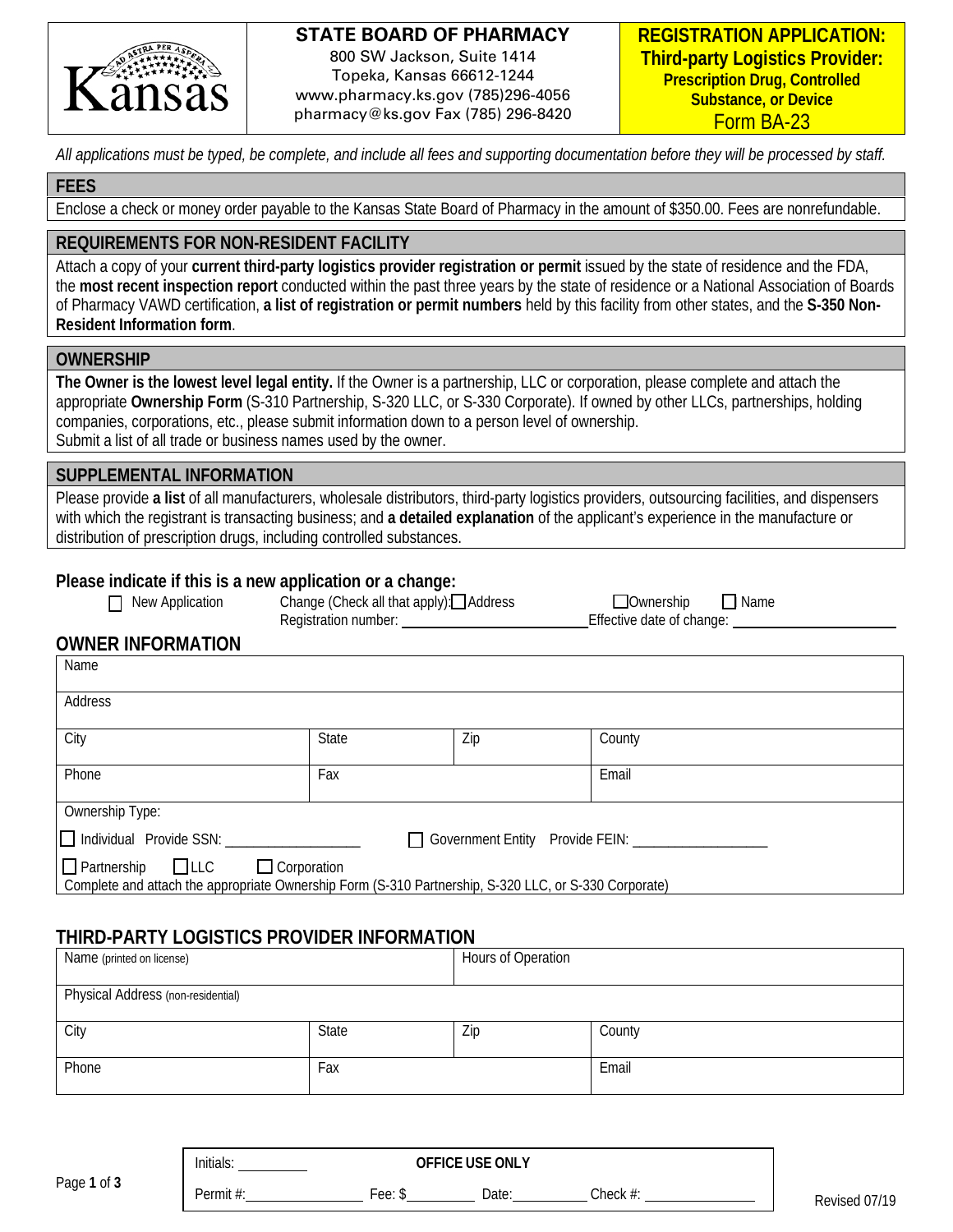

#### **STATE BOARD OF PHARMACY**

800 SW Jackson, Suite 1414 Topeka, Kansas 66612-1244 www.pharmacy.ks.gov (785)296-4056 pharmacy@ks.gov Fax (785) 296-8420

| DESIGNATED REPRESENTATIVE INFORMATION-This should be an individual preferably located at the facility. |       |       |        |               |  |
|--------------------------------------------------------------------------------------------------------|-------|-------|--------|---------------|--|
| Name                                                                                                   |       | Title |        |               |  |
| Address                                                                                                |       |       |        | Date of Birth |  |
| City                                                                                                   | State | Zip   | County |               |  |
| Phone                                                                                                  | Fax   |       | Email  |               |  |

#### **AUTHORIZED RESIDENT AGENT INFORMATION** (Per K.A.R. 68-7-12a, must be filed with Kansas Secretary of State)

| Name    |       | Title |        |
|---------|-------|-------|--------|
| Address |       |       |        |
| City    | State | Zip   | County |
| Phone   | Fax   |       | Email  |
|         |       |       |        |

# **Designate where all formal correspondence, notices, and renewals should be sent:**<br>□ Designated Representative □ Authomer □ Physical Location □ Designated Representative □ Autho

 $\Box$  Designated Representative  $\Box$  Authorized Resident Agent

# **SERVICES PROVIDED** (Check all that apply)

| Prescription drugs (non-controlled)                                                                                                                           |                        | Schedule III non-narcotic             |
|---------------------------------------------------------------------------------------------------------------------------------------------------------------|------------------------|---------------------------------------|
| Nonprescription drugs                                                                                                                                         |                        | Schedule IV                           |
| Schedule II narcotic                                                                                                                                          |                        | Schedule V (includes pseudoephedrine, |
| Schedule II non-narcotic                                                                                                                                      |                        | ephedrine)                            |
| Schedule III narcotic                                                                                                                                         |                        | <b>Devices</b>                        |
| If any Drugs Schedules were selected above, please provide either:<br>$\Box$ A copy of the current DEA Registration<br><b>Current DEA Registration Number</b> | <b>Expiration Date</b> |                                       |
|                                                                                                                                                               |                        |                                       |

□The submission date for the pending DEA Registration Application